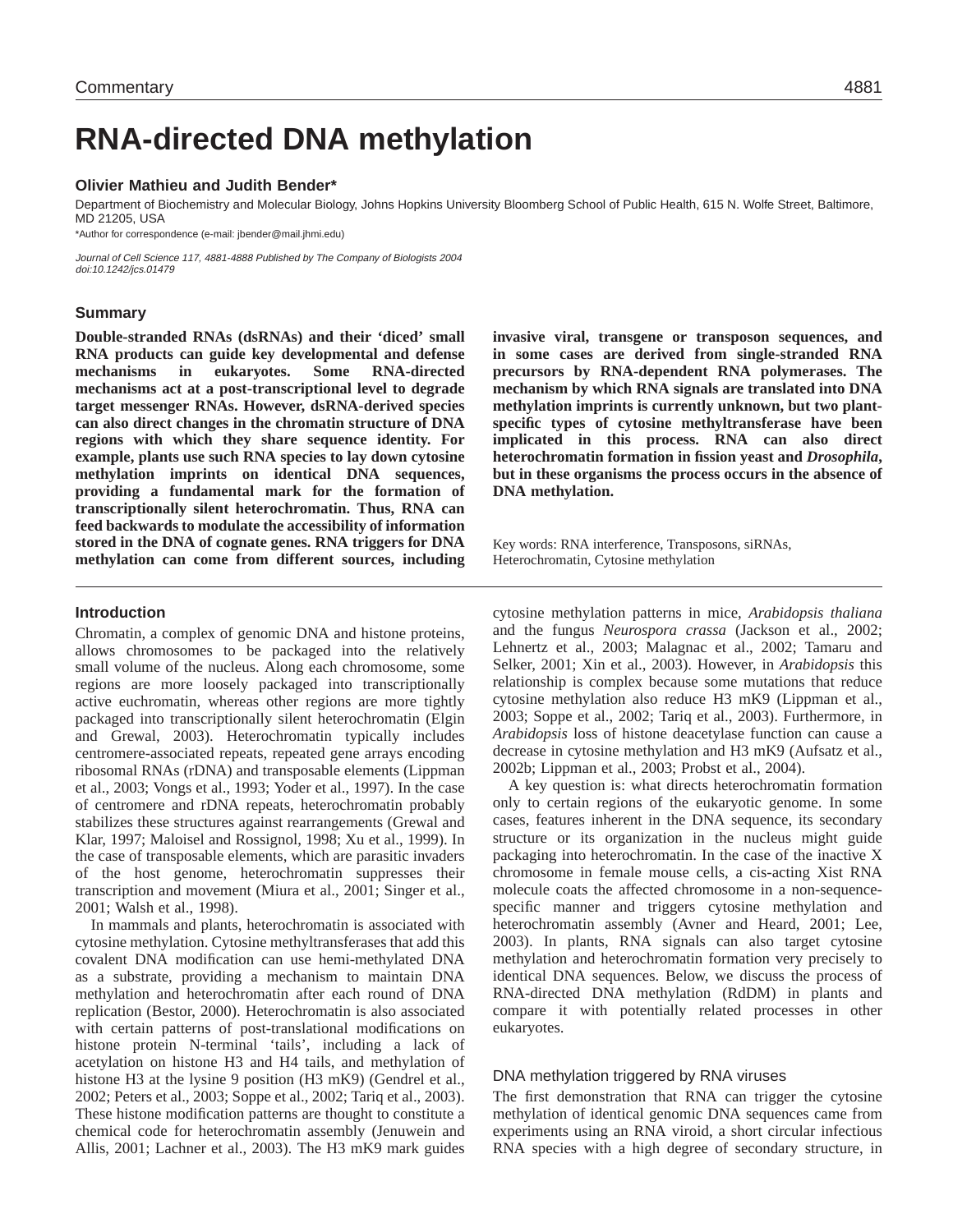

**Fig. 1.** RNAi and RNA-directed DNA methylation (RdDM) are both triggered by dsRNA. dsRNAs are cleaved by enzymes of the Dicer family to generate small, 21-26 nucleotide siRNAs. These in turn are taken up by the RNA-induced silencing complex (RISC) to direct degradation of complementary RNA sequences. Such RNAs are also involved in RdDM, which is mediated by three classes of methyltransferase: DRM, CMT and MET1.

tobacco (Wassenegger et al., 1994). Wassenegger et al. engineered tobacco plants to carry viroid-identical DNA sequences in their genomes on integrated transgenes. These target transgene sequences become efficiently cytosine methylated in strains in which the viroid is actively replicating but are not methylated in replication-deficient controls. More recently, several other plant RNA viruses have been shown to trigger methylation of identical DNA sequences during the course of infection (Jones et al., 1998; Jones et al., 1999; Wang et al., 2001). Because RNA viroids and viruses produce only RNA species during their replication cycles, these experiments provide clear evidence that RNA can communicate directly with matching DNA sequences.

Clues to the nature of the RNAs that attract the DNA methylation machinery came from the observation that RdDM often occurs together with RNA interference (RNAi) (Fig. 1). RNAi, which occurs in plants, animals and some fungi, is triggered by the presence of double-stranded RNAs (dsRNAs) (reviewed in Finnegan and Matzke, 2003). These dsRNAs are cleaved by the dicer class of ribonuclease into small 21-26 nucleotide RNAs. These small interfering RNAs (siRNAs) are taken up by an RNA-induced silencing complex (RISC), which includes an argonaute protein (Hammond et al., 2001) that acts as an RNA-binding factor (Song et al., 2003). The siRNA-RISC complex then directs the degradation of transcripts with sequences complementary to the siRNAs, with argonaute probably mediating transcript cleavage (Liu et al., 2004; Song et al., 2004).

The coincidence of RNAi and RdDM has been demonstrated in plant RNA virus systems. For example, when an RNA virus carrying green fluorescent protein (GFP) sequences infects tobacco that expresses GFP from an integrated transgene, *GFP* siRNAs are produced, *GFP* transcripts become degraded by RNAi and the *GFP* DNA sequences become methylated (Jones et al., 1999; Vaistij et al., 2002). The simplest view is that *GFP* siRNAs and/or their dsRNA precursors trigger *GFP* methylation as well as RNAi.

Support for the idea that dsRNA-derived species guide RNAi and DNA methylation comes from experiments using plant transgenes designed to produce high levels of dsRNA: typically a strong promoter that drives transcription through a perfect inverted repeat (IR) of the target sequence. For example, if such a transgene carrying an IR segment of the βglucuronidase gene (*GUS*) is introduced into an *Arabidopsis* strain that already carries an expressed *GUS* reporter transgene, *GUS* transcripts are degraded by RNAi and *GUS* sequences become methylated (Béclin et al., 2002).

# DNA methylation factors that read RNA signals

In mammalian genomes, methylation occurs almost exclusively on cytosines in the symmetric dinucleotide context 5′-CG-3′. In plant genomes, CG is also the predominant methylation context. For example, centromere and rDNA repeat arrays carry mainly CG methylation (Vongs et al., 1993). However, in plant genomes methylation can also occur on cytosines in other contexts, including the symmetric context 5′-CNG-3′ and asymmetric contexts. This difference in methylation patterning reflects the different types of cytosine methyltransferase present in mammals versus plants. In mammals, Dnmt1 is the major cytosine methyltransferase responsible for maintaining CG methylation (Bestor, 2000).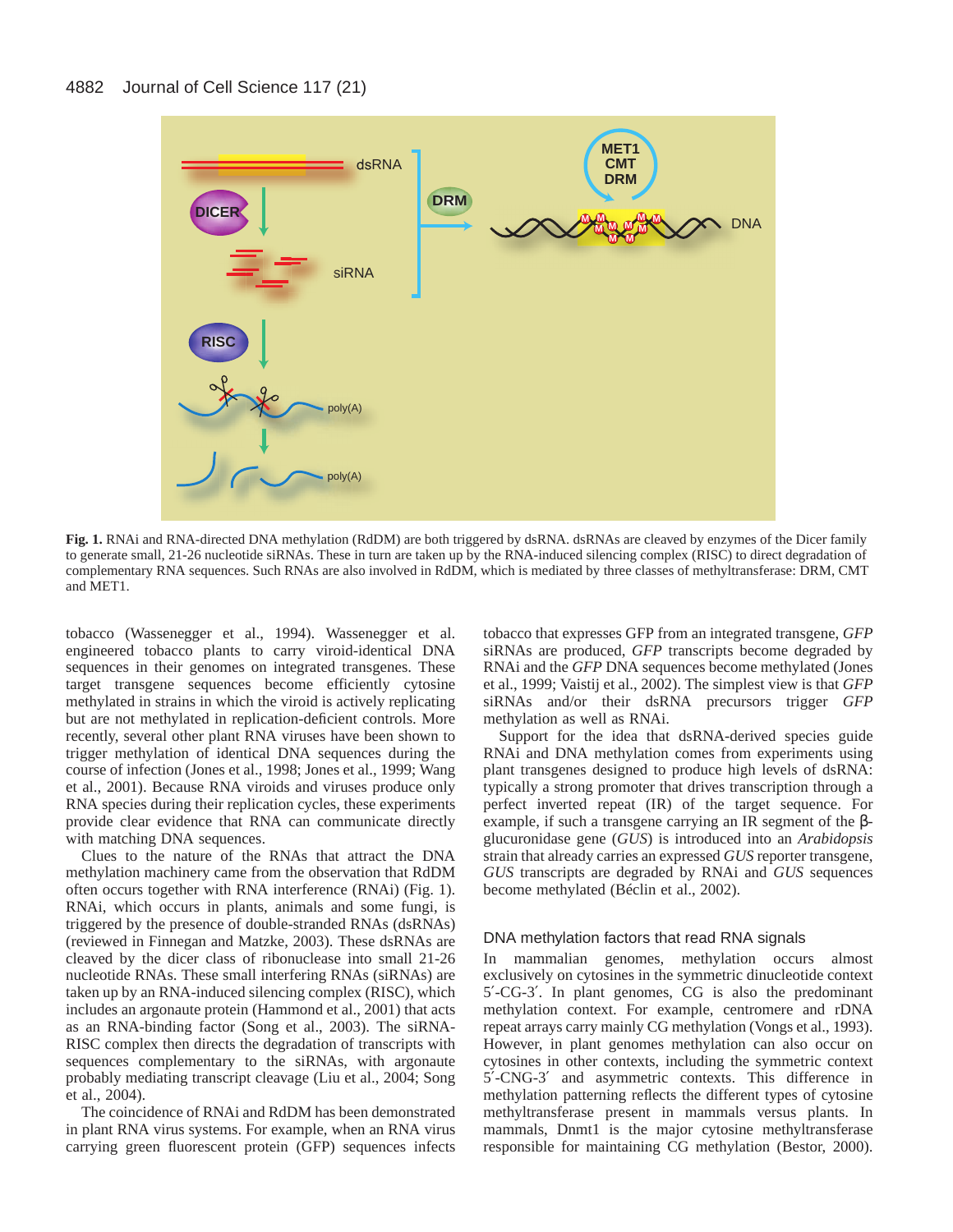Plants have a Dnmt1 orthologue, MET1, which also maintains the majority of CG methylation (Finnegan et al., 1996; Kankel et al., 2003; Ronemus et al., 1996; Saze et al., 2003). But, in addition, they have two other structurally distinct cytosine methyltransferases, the CMT and DRM classes, which are not found in mammalian genomes (Cao et al., 2000; Finnegan and Kovac, 2000; Henikoff and Comai, 1998). The CMT class is primarily responsible for maintenance of CNG methylation, but also contributes to methylation in other contexts at some loci (Bartee et al., 2001; Cao and Jacobsen, 2002a; Lindroth et al., 2001; Papa et al., 2001). The DRM class is primarily responsible for establishing new methylation imprints (Cao et al., 2003; Cao and Jacobsen, 2002b) and has non-CG specificity in vitro (Wada et al., 2003).

A notable feature of plant RdDM is that it affects cytosines in all possible sequence contexts (Aufsatz et al., 2002b; Jones et al., 1999; Melquist and Bender, 2003; Pélissier et al., 1999; Wang et al., 2001). For example, the RNA-viroid-infected tobacco system displays methylation on almost every available cytosine in the target transgene sequence (Pélissier et al., 1999). This dense methylation patterning suggests that trigger RNAs efficiently recruit DRM and/or CMT enzymes to their target DNA sequences to establish and maintain a high proportion of non-CG methylation, on top of the CG methylation patterns maintained by MET1 (Fig. 1). Interestingly, in *Arabidopsis* a subset of non-CG methylation is dependent on the function of the H3 K9 methyltransferase KYP/SUVH4 (Jackson et al., 2002; Lippman et al., 2003; Malagnac et al., 2002). This finding raises the possibility that H3 mK9 might be the first epigenetic modification made in response to dsRNA-derived species, with DNA methylation accumulating later in the process. Alternatively, the initial DNA methylation imprint established in response to an RNA signal might trigger transcriptional silencing, causing enrichment for H3 mK9, which then aids in recruitment of cytosine methyltransferases during maintenance of the silent state.

In systems where an initial RdDM imprint is established, and then the RNA trigger is removed, the target sequence either retains a reduced level of mostly CG methylation (Jones et al., 2001) or loses its methylation (Aufsatz et al., 2002a), probably depending on the length and cytosine content of the target sequence. In cases where some CG methylation is retained, this residual methylation is not stable, which presumably reflects the incomplete efficiency of MET1 in remethylating hemimethylated CG sites after DNA replication (Jones et al., 2001).

# Pathways that generate RNA signals

In addition to RNA viruses and IR transgenes, many transgenes that do not carry IR sequences can nonetheless trigger both DNA methylation and RNAi by providing template RNAs that are converted into dsRNA (Fig. 2). Genetic screens in *Arabidopsis* using such transgenes as reporters have implicated putative RNA-processing factors including a predicted RNA-dependent RNA polymerase (RdRP), SGS2/SDE1 (recently re-named RDR6 (Xie et al., 2004)), and the AGO1 argonaute protein (Fagard et al., 2000; Morel et al., 2002; Mourrain et al., 2000) in this pathway. Thus, the pathway probably involves the RdRPcatalyzed synthesis of antisense RNA on template sense strands (Schiebel et al., 1998; Tang et al., 2003). The requirement for

**Table 1. Roles of DCL, RDR and AGO proteins in** *Arabidopsis*

|                  | <b>Target RNA</b>    | Small RNA<br>accumulation | RdDM<br>establishment | RdDM<br>maintenance |
|------------------|----------------------|---------------------------|-----------------------|---------------------|
| DCL1             | miRNA precursors     | yes                       | ND.                   | ND.                 |
| DCL <sub>2</sub> | turnip crinkle virus | yes                       | ND.                   | ND.                 |
| DCL <sub>3</sub> | endogenous templates | yes                       | yes                   | partial             |
| RDR <sub>2</sub> | endogenous templates | yes                       | yes                   | yes                 |
| RDR <sub>6</sub> | non-IR transgenes    | yes                       | ND.                   | yes                 |
| AGO1             | miRNA precursors     | yes                       | ND                    | ND                  |
|                  | non-IR transgenes    | yes                       | ND                    | yes                 |
| AGO4             | endogenous templates | yes                       | yes                   | yes                 |
|                  | IR transgenes        | no                        | no                    | yes                 |

the AGO1 argonaute protein in the dsRNA synthesis pathway suggests that argonautes might mediate siRNA interactions not only in RISC but at other steps during RNAi.

An intriguing idea is that siRNAs hybridized to a target transcript might enhance the activity of an RdRP on that transcript, either directly by acting as primers or indirectly by making the template more generally accessible to the polymerase, thus amplifying levels of dsRNA and siRNAs (Martienssen, 2003; Vaistij et al., 2002) (Fig. 2). Studies by Vaistij et al. support the second model, showing that when siRNAs corresponding to only the 5′ end of a target transcript are introduced into a plant they can sometimes promote the spread of siRNAs and DNA methylation into sequences matching the entire extent of the target transcript (Vaistij et al., 2002). This spread of siRNA production depends on the RDR6 RdRP. The ability of siRNAs to promote new dsRNA synthesis has a number of interesting implications, including the possibility that even an 'off-target' transcript with only a short extent of sequence identity to a pool of siRNAs can be drawn into the dsRNA synthesis pathway (Garcia-Perez et al., 2004).

The *Arabidopsis* genome encodes six predicted RdRPs (Mourrain et al., 2000), ten predicted argonautes (Morel et al., 2002) and four predicted dicer-like (DCL) proteins (Finnegan et al., 2003; Schauer et al., 2002). Genetic studies of these RNA-processing factors suggest that they act in parallel pathways, sometimes with overlapping functions, probably depending on the localization and structure of the RNA substrate (Table 1). For example, whereas the RDR6 RdRP and the AGO1 argonaute are key factors for RNAi induced by non-IR transgenes (Dalmay et al., 2000; Fagard et al., 2000; Morel et al., 2002; Mourrain et al., 2000), the RDR2 RdRP and the AGO4 argonaute are required for the accumulation of siRNAs from particular endogenous sequences (Xie et al., 2004; Zilberman et al., 2003). Correspondingly, each of these factors is required for the maintenance of non-CG methylation on DNA sequences that have identity to the substrate RNA, illustrating the link between dsRNA and RdDM. In addition, AGO4 is required for the maintenance of DNA methylation triggered by IR transgenes, although in this case the production of siRNAs is not affected (Zilberman et al., 2004).

Similarly, the DCLs control distinct systems (Table 1). DCL1 is needed for processing a specialized class of small RNAs called micro-RNAs (miRNAs) that are derived from endogenous short dsRNA-encoding genes and that control plant development (Finnegan et al., 2003; Kasschau et al., 2003; Papp et al., 2003; Park et al., 2002; Reinhart et al., 2002).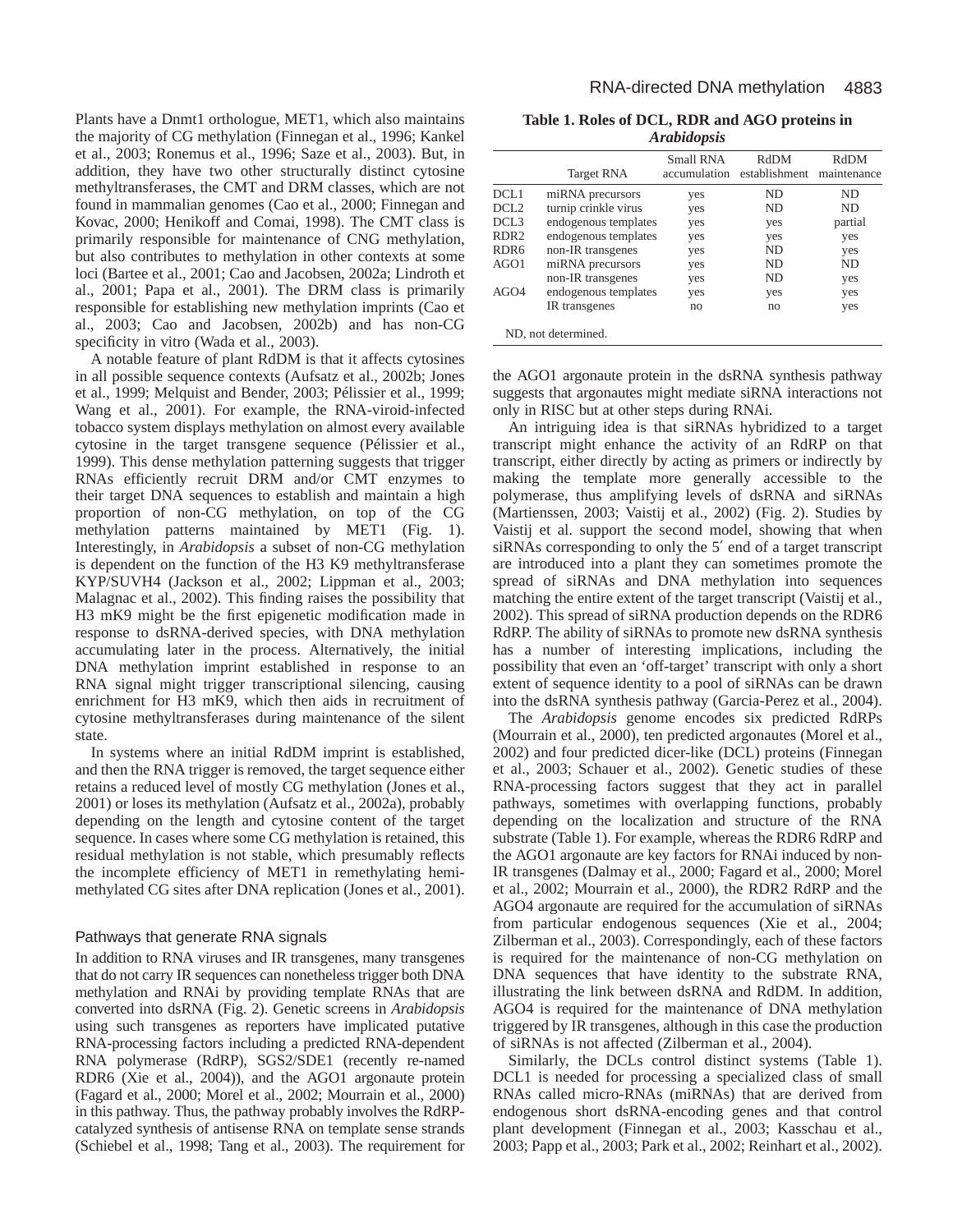#### 4884 Journal of Cell Science 117 (21)



**Fig. 2.** Mechanisms for generating dsRNA in plants. dsRNA can be generated through replication of ssRNA viruses (A) or transcription of inverted repeats (B). It can also be generated from endogenous genes or transposons whose transcripts become substrates for RNA-directed RNA polymerase (RdRP); the action of Dicer-like enzymes can then amplify the effect, generating primers for RdRP (C). Alternatively, transcription from promoters on opposite strands could yield complementary RNAs that undergo intramolecular pairing.

AGO1 has also been implicated in miRNA function (Kidner and Martienssen, 2004; Vaucheret et al., 2004). DCL2 is required for accumulation of siRNAs derived from infecting turnip crinkle virus (Xie et al., 2004). DCL3 is required for accumulation of siRNAs from the same endogenous transcripts that are targets for RDR2 (Xie et al., 2004). In addition, like RDR2, DCL3 is required for establishing and maintaining DNA methylation on the genes that correspond to substrate transcripts, although it has only partial effects on the maintenance of non-CG methylation (Chan et al., 2004; Xie et al., 2004). However, mutations in *DCL* genes have not been recovered in forward genetic screens for mutations that block transgene-induced RNAi, which suggests that the plant DCLs might function redundantly in processing transgene-derived siRNAs. Moreover, mutations in *DCL* genes have not been recovered in screens for mutations that reduce silencing from promoters targeted by RdDM. Therefore, it is currently unclear whether the *DCL* genes function redundantly in generating signals for RdDM, or whether in some cases RdDM is triggered by dsRNA precursors rather than diced siRNAs.

In plant transgene systems designed to trigger RNAi, DNA methylation typically accumulates only on the target genecoding-sequences and does not extend into upstream promoter sequences (Dalmay et al., 2000; Mourrain et al., 2000). Nuclear run-on analysis shows that the unmethylated promoters continue to drive transcription through the downstream methylated sequences. This observation suggests that RdDM of coding sequences might be merely a neutral side-effect of RNAi. In keeping with this view, mutations in the DNA methylation machinery have not been recovered from RNAi mutant screens with transgene reporters. However, when mutations in the methylation machinery are crossed into a strain carrying a non-IR transgene reporter for RNAi, the progeny exhibit reduced efficiency of RNAi (Morel et al., 2000). This suggests that methylation of the transgene reporter reinforces RNAi by diverting some reporter transcripts into a dsRNA processing pathway.

Although it remains unclear whether RNA-directed codingsequence-methylation has functional consequences, it is evident from both transgene and RNA-virus-experiments that dsRNA can also trigger promoter methylation, which results in transcriptional silencing. For example, transgenes carrying highly transcribed IRs of target promoter sequences can direct DNA methylation and transcriptional silencing to both transgene and endogenous promoter targets in tobacco, *Arabidopsis* and petunia (Melquist and Bender, 2003; Mette et al., 2000; Sijen et al., 2001). Similarly, an RNA virus carrying 35S promoter sequences can methylate and transcriptionally silence a 35S-*GFP* transgene target in tobacco (Jones et al., 1999). Thus, targeted promoter methylation potentially provides an effective means of reverse genetics in plants. However, notice that not all genomic sequences might be equally susceptible to RdDM. In some cases, in which an RNA virus carrying particular endogenous tobacco gene coding sequences infects tobacco, it induces RNAi but not DNA methylation of the target gene (Jones et al., 1999; Thomas et al., 2001). This finding could reflect unique features of some endogenous genes that protect them from RdDM or delay their efficient methylation during the time-frame of a viral infection.

# RNA-directed DNA methylation as a genome defense mechanism

High levels of dsRNA produced by viral infections or highly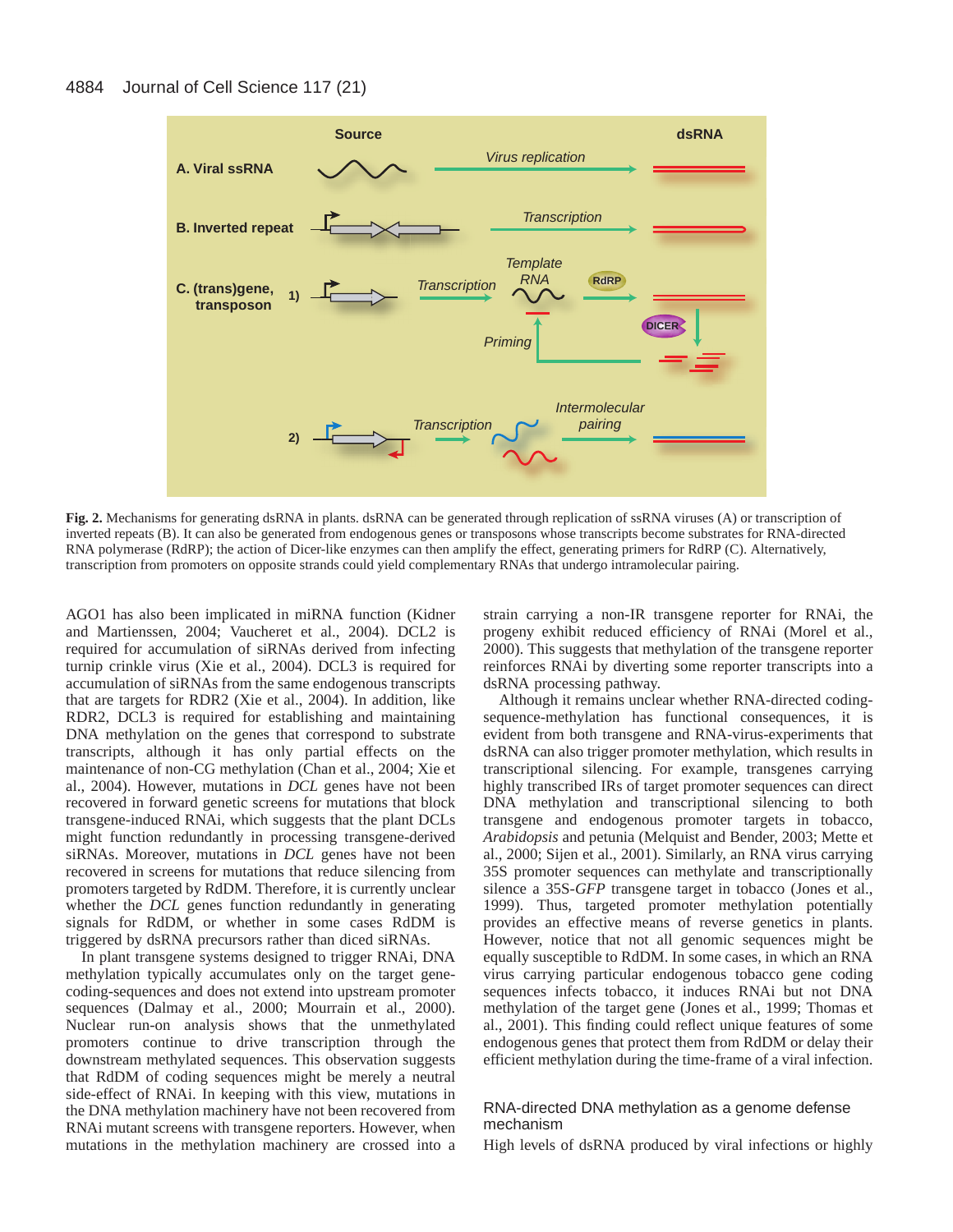transcribed transgenes can provoke DNA methylation. But RdDM can also affect endogenous genes expressed at lower levels. For example, the *PAI* tryptophan-biosynthesis genes in *Arabidopsis* are methylated at CG and non-CG cytosines in strains that carry a transcribed IR of *PAI* sequences, and this methylation depends on RNA produced from the IR (Luff et al., 1999; Melquist and Bender, 2003; Melquist et al., 1999). The majority of *PAI* transcripts are polyadenylated in the center of the IR; only a few extend into palindromic sequences to make dsRNA (Melquist and Bender, 2003). Furthermore, *PAI* siRNAs are not detectable by the standard gel blot methods used to detect such species derived from viruses or transgenes, and full-length *PAI* transcripts are not efficiently degraded by RNAi, which suggests that *PAI* siRNA accumulation is very low (Melquist and Bender, 2003; Melquist and Bender, 2004). These results indicate that RdDM can be triggered by levels of trigger RNAs lower than those needed for RNAi, as long as the source of RNA is continuously expressed over several plant generations. As discussed above, complete deletion of the *PAI* IR dsRNA source results in unstable, mostly CG, methylation on the remaining *PAI* sequences in the genome (Bender and Fink, 1995; Jeddeloh et al., 1998). However, in strains whose levels of *PAI* dsRNA are strongly reduced but not abolished, the residual methylation is stabilized (Melquist and Bender, 2003; Melquist and Bender, 2004). This suggests that, once an RdDM imprint is established, even very low levels of the RNAtrigger can greatly improve the maintenance of the imprint. By extension, other sequences in plant genomes that carry mostly CG methylation and that have only low expression levels might nonetheless have originally been targeted for methylation by RNA signals.

Some cases of endogenous gene methylation, such as that displayed by the *PAI* genes, are accidental consequences of unusual rearrangements that produce trigger RNAs. But transposons represent a class of resident genomic sequence that is probably the intended target of RdDM as a means of defending the host genome against deleterious effects. Three lines of evidence argue that transposon sequences in plant genomes are methylated by RNA-based mechanisms. First, methylated transposons usually display both CG and non-CG methylation, which is indicative of RdDM (Kato et al., 2003; Lindroth et al., 2001; Lippman et al., 2003). Second, small RNAs corresponding to transposon sequences have been detected in *Arabidopsis* and tobacco (Hamilton et al., 2002; Lippman et al., 2003; Llave et al., 2002; Xie et al., 2004), which indicates that the transposon sequences can generate dsRNA. Third, mutations in specific RNA-processing factors block production of small RNAs and cytosine methylation of the retrotransposon element *AtSN1* in *Arabidopsis* (Hamilton et al., 2002; Xie et al., 2004; Zilberman et al., 2003).

What features of transposon RNAs might make them uniquely susceptible to being processed as DNA methylation signals? As transposons invade host sequences, they land in sites where they can be fortuitously transcribed from nearby endogenous promoters (Fig. 2). Perhaps these aberrant readthrough transcripts contain cues such as long untranslated segments or unusual secondary structures that make them favored templates for RdRP-catalyzed synthesis of dsRNA, as has been suggested from studies in worms (Sijen and Plasterk, 2003). Moreover, tandemly duplicated transposon sequences have the potential to amplify small RNA-primed dsRNA synthesis (Martienssen, 2003). Alternatively, fortuitous readthrough transcripts of both sense and antisense strands of transposon sequences could pair with each other to make dsRNA. Support for the idea that the trigger RNAs are derived from species that originate outside the transposon sequences comes from the observation that methylation covers transposon ends as well as internal, transposon-coding-sequence regions (Kato et al., 2003). Such end-to-end methylation has the potential to suppress elements that move by a cut-and-paste mechanism not only by transcriptional silencing of internal transposon promoters but also by blocking transposase action at transposon ends.

In fact, RNA-directed defense against transposons provides a raison d'etre for both CG and non-CG methylation systems in plants. For example, the cut-and-paste *CACTA* class of transposon in *Arabidopsis* is methylated at CG and non-CG cytosines and does not move to new sites at a detectable frequency in wild-type plants (Kato et al., 2003; Miura et al., 2001). Removing just CG methylation by mutation of MET1, or removing just non-CG methylation by mutation of the major CMT gene *CMT3*, can partially reactivate *CACTA* transcription but is insufficient to activate *CACTA* movement to new sites (Kato et al., 2003). By contrast, if both CG and non-CG methylation patterns are removed by a *met1 cmt3* double mutation, or by mutation of a chromatin-remodeling helicase, DDM1, that helps maintain global methylation patterns, then the *CACTA* elements become fully transcriptionally active and mobile (Kato et al., 2003; Miura et al., 2001). In some cases, the new transposon insertions cause pleiotropic mutations (Miura et al., 2001). This system illustrates that CG and non-CG methylation act redundantly to reinforce silencing at RNAdirected targets.

RNA-directed heterochromatin formation in fission yeast Although RdDM involves plant-specific factors such as the DRM and CMT cytosine methyltranferases, a potentially related process of RNA-directed heterochromatin formation has recently been elucidated in fission yeast (Volpe et al., 2002). This organism lacks cytosine methylation, and instead uses histone H3 mK9 as a mark of heterochromatin. The heterochromatin protein SWI6 binds to histones containing the H3 mK9 mark to effect transcriptionally repressed states at centromeres and at the silenced mating-type locus. Strikingly, mutations in factors involved in generating small RNAs, including an argonaute, an RdRP and a dicer, block H3 mK9 and heterochromatin formation at centromeres and impair centromere function (Volpe et al., 2003; Volpe et al., 2002). Moreover, small RNAs corresponding to particular centromere sequences can be detected (Reinhart and Bartel, 2002). These small centromeric RNAs localize to their cognate DNA sequences and recruit the RNA-induced initiation of transcriptional gene silencing complex (RITS), which contains the argonaute protein, the heterochromatin-associated protein Chp1 and the novel protein Tas3 (Verdel et al., 2004). This complex provides a link between small RNAs and histone methylation.

Intriguingly, a similar link between RNAi, H3 mK9 and heterochromatin proteins has recently been demonstrated for silenced genes in *Drosophila* (Pal-Bhadra et al., 2004), suggesting that this fundamental mechanism is conserved in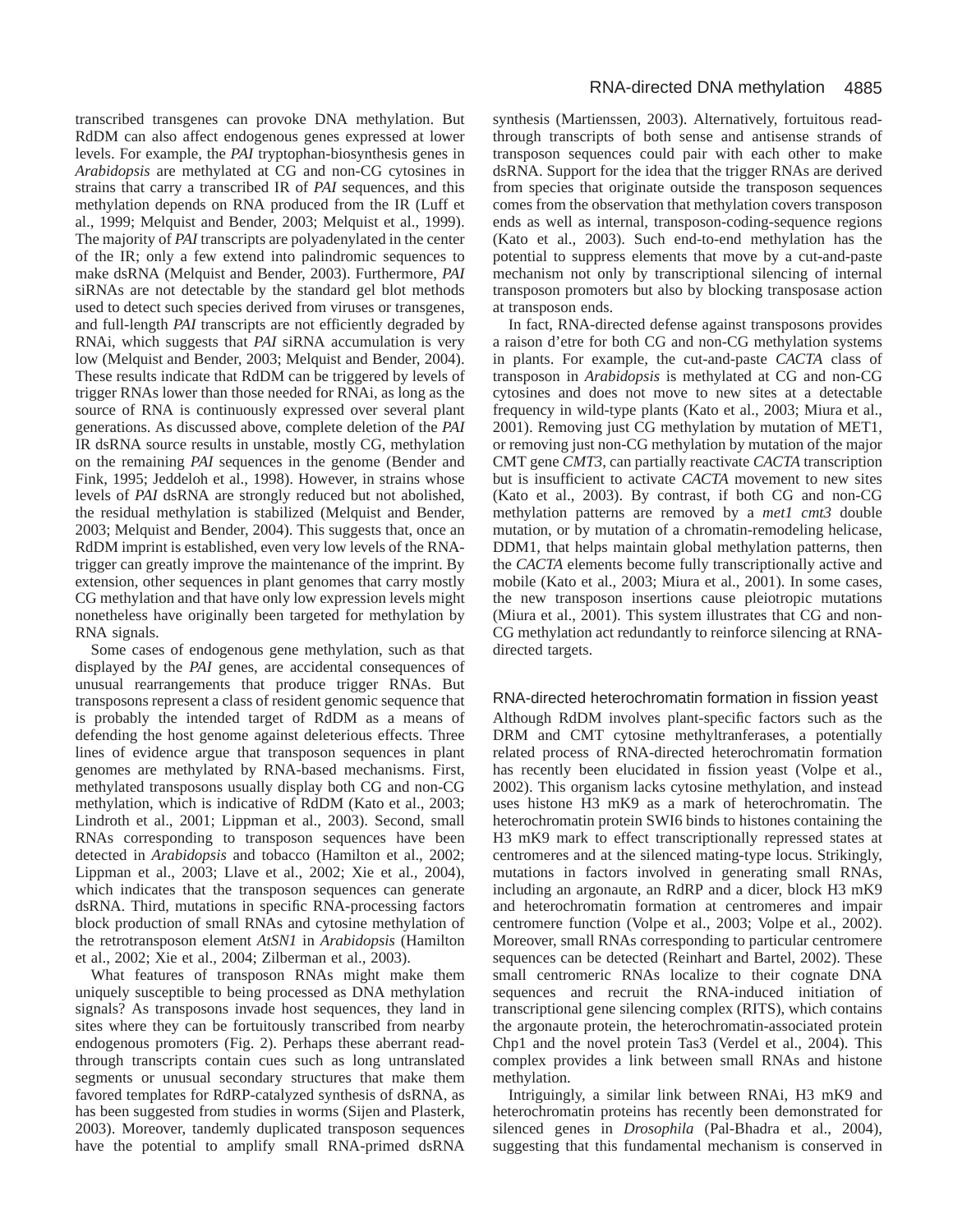#### 4886 Journal of Cell Science 117 (21)

animal cells. In the *Drosophila* system, mutations in the RNAi genes *aubergine*, *homeless* and *piwi* all cause a loss of H3 mK9 and of binding of heterochromatin proteins to a transcriptionally silenced transgene reporter. Whether a similar link between RNAi and heterochromatin exists in mammals is being actively investigated (Fukagawa et al., 2004; Morris et al., 2004). But a specialized RNA-based mechanism guides heterochromatin formation and silencing to one of the two X chromosomes in female mouse-embryonic-cells to adjust the dosage of X-encoded gene expression to be equivalent to that in male cells (Avner and Heard, 2001; Lee, 2003). This Xinactivation mechanism involves a specialized 17 kb noncoding RNA molecule, Xist, which is X encoded. Xist is preferentially expressed from only one of the two female X chromosomes and builds up in cis along the chromosome from which it was transcribed. The Xist-coated chromosome is packaged into heterochromatin, which suggests that Xist recruits histone-modifying enzymes and cytosine methyltransferases. Thus, unlike the plant and yeast RNAbased mechanisms, the Xist mechanism involves a very long RNA trigger and a whole chromosome target.

A notable difference between plant RdDM and fission yeast RNA-directed heterochromatin formation is that the yeast heterochromatin can spread significantly outwards from the initiating region that produces the small RNAs – for example, from a coding region into upstream promoter sequences (Schramke and Allshire, 2003). By contrast, sequencing of methylation patterns at the boundaries of plant RdDM-target regions shows that methylation is very precisely directed only to the regions of RNA-DNA sequence identity (Luff et al., 1999; Pélissier et al., 1999; Wang et al., 2001). The precision of this patterning suggests that an RNA-DNA paired species could initiate the DNA methylation imprint. However, because each nucleosome is wrapped only by approximately 150 base pairs of DNA (Elgin and Grewal, 2003), it is also possible that, as in yeast and flies, RNA first guides the H3 mK9 mark, which subsequently guides DNA methylation.

#### **Conclusion and Perspectives**

Plants use dsRNA, produced by viruses, transgenes and transposons, as the starting point for a variety of defense mechanisms, including RNA degradation by RNAi and heterochromatin formation through cytosine methylation of identical DNA sequences. How RNAs are aligned with matching DNA sequences to recruit cytosine methyltransferases remains unknown. But the identification of DRM and CMT cytosine methyltransferases as mediators of the non-CG methylation associated with RNA signals now provides biochemical tools to isolate associated protein components. RNA has also been demonstrated to direct heterochromatin formation in fission yeast and to guide specific mammalian silencing processes such as X chromosome inactivation. Thus, plant RdDM represents part of a continuum of RNA-based mechanisms for targeted gene silencing in eukaryotes.

#### **References**

**Aufsatz, W., Mette, M. F., van der Winden, J., Matzke, A. J. and Matzke, M.** (2002a). RNA-directed DNA methylation in *Arabidopsis*. *Proc. Natl. Acad. Sci. USA* **99**, 16499-16506.

- **Aufsatz, W., Mette, M. F., van Der Winden, J., Matzke, M. and Matzke, A. J.** (2002b). HDA6, a putative histone deacetylase needed to enhance DNA methylation induced by double-stranded RNA. *EMBO J.* **21**, 6832-6841.
- **Avner, P. and Heard, E.** (2001). X-chromosome inactivation: counting, choice and initiation. *Nat. Rev. Genet.* **2**, 59-67.
- **Bartee, L., Malagnac, F. and Bender, J.** (2001). *Arabidopsis cmt3* chromomethylase mutations block non-CG methylation and silencing of an endogenous gene. *Genes Dev.* **15**, 1753-1758.
- **Béclin, C., Boutet, S., Waterhouse, P. and Vaucheret, H.** (2002). A branched pathway for transgene-induced RNA silencing in plants. *Curr. Biol.* **12**, 684- 688.
- **Bender, J. and Fink, G. R.** (1995). Epigenetic control of an endogenous gene family is revealed by a novel blue fluorescent mutant of Arabidopsis. *Cell* **83**, 725-734.
- **Bestor, T. H.** (2000). The DNA methyltransferases of mammals. *Hum. Mol. Genet.* **9**, 2395-2402.
- **Cao, X. and Jacobsen, S. E.** (2002a). Locus-specific control of asymmetric and CpNpG methylation by the *DRM* and *CMT3* methyltransferase genes. *Proc. Natl. Acad. Sci. USA* **99**, 16491-16498.
- **Cao, X. and Jacobsen, S. E.** (2002b). Role of the *Arabidopsis DRM* methyltransferases in de novo DNA methylation and gene silencing. *Curr. Biol.* **12**, 1138-1144.
- **Cao, X., Springer, N. M., Muszynski, M. G., Phillips, R. L., Kaeppler, S. and Jacobsen, S. E.** (2000). Conserved plant genes with similarity to mammalian *de novo* DNA methyltransferases. *Proc. Natl. Acad. Sci. USA* **97**, 4979-4984.
- **Cao, X., Aufsatz, W., Zilberman, D., Mette, M. F., Huang, M. S., Matzke, M. and Jacobsen, S. E.** (2003). Role of the DRM and CMT3 methyltransferases in RNA-directed DNA methylation. *Curr. Biol.* **13**, 2212- 2217.
- **Chan, S. W., Zilberman, D., Xie, Z., Johansen, L. K., Carrington, J. C. and Jacobsen, S. E.** (2004). RNA silencing genes control de novo DNA methylation. *Science* **303**, 1336.
- **Dalmay, T., Hamilton, A., Rudd, S., Angell, S. and Baulcombe, D. C.** (2000). An RNA-dependent RNA polymerase gene in Arabidopsis is required for posttranscriptional gene silencing mediated by a transgene but not by a virus. *Cell* **101**, 543-553.
- **Elgin, S. C. R. and Grewal, S. I. S.** (2003). Heterochromatin: silence is golden. *Curr. Biol.* **13**, R895-R898.
- Fagard, M., Boutet, S., Morel, J. B., Bellini, C. and Vaucheret, H. (2000). AGO1, QDE-2, and RDE-1 are related proteins required for posttranscriptional gene silencing in plants, quelling in fungi, and RNA interference in animals. *Proc. Natl. Acad. Sci. USA* **97**, 11650-11654.
- Finnegan, E. J. and Kovac, K. A. (2000). Plant DNA methyltransferases. *Plant Mol. Biol.* **43**, 189-201.
- **Finnegan, E. J. and Matzke, M. A.** (2003). The small RNA world. *J. Cell Sci.* **116**, 4689-4693.
- Finnegan, E. J., Peacock, W. J. and Dennis, E. S. (1996). Reduced DNA methylation in *Arabidopsis thaliana* results in abnormal plant development. *Proc. Natl. Acad. Sci. USA* **93**, 8449-8454.
- **Finnegan, E. J., Margis, R. and Waterhouse, P. M.** (2003). Posttranscriptional gene silencing is not compromised in the *Arabidopsis CARPEL FACTORY (DICER-LIKE1)* mutant, a homolog of Dicer-1 from *Drosophila*. *Curr. Biol.* **13**, 236-240.
- **Fukagawa, T., Nogami, M., Yoshikawa, M., Ikeno, M., Okazaki, T., Takami, Y., Nakayama, T. and Oshimura, M.** (2004). Dicer is essential for formation of the heterochromatin structure in vertebrate cells. *Nat. Cell Biol*. **6**, 784-791.
- Garcia-Perez, R. D., Houdt, H. V. and Depicker, A. (2004). Spreading of post-transcriptional gene silencing along the target gene promotes systemic silencing. *Plant J.* **38**, 594-602.
- **Gendrel, A. V., Lippman, Z., Yordan, C., Colot, V. and Martienssen, R. A.** (2002). Dependence of heterochromatic histone H3 methylation patterns on the *Arabidopsis* gene *DDM1*. *Science* **297**, 1871-1873.
- **Grewal, S. I. and Klar, A. J.** (1997). A recombinationally repressed region between mat2 and mat3 loci shares homology to centromeric repeats and regulates directionality of mating-type switching in fission yeast. *Genetics* **146**, 1221-1238.
- Hamilton, A., Voinnet, O., Chappell, L. and Baulcombe, D. (2002). Two classes of short interfering RNA in RNA silencing. *EMBO J.* **21**, 4671-4679.
- **Hammond, S. M., Boettcher, S., Caudy, A. A., Kobayashi, R. and Hannon, G. J.** (2001). Argonaute2, a link between genetic and biochemical analyses of RNAi. *Science* **293**, 1146-1150.
- **Henikoff, S. and Comai, L.** (1998). A DNA methyltransferase homolog with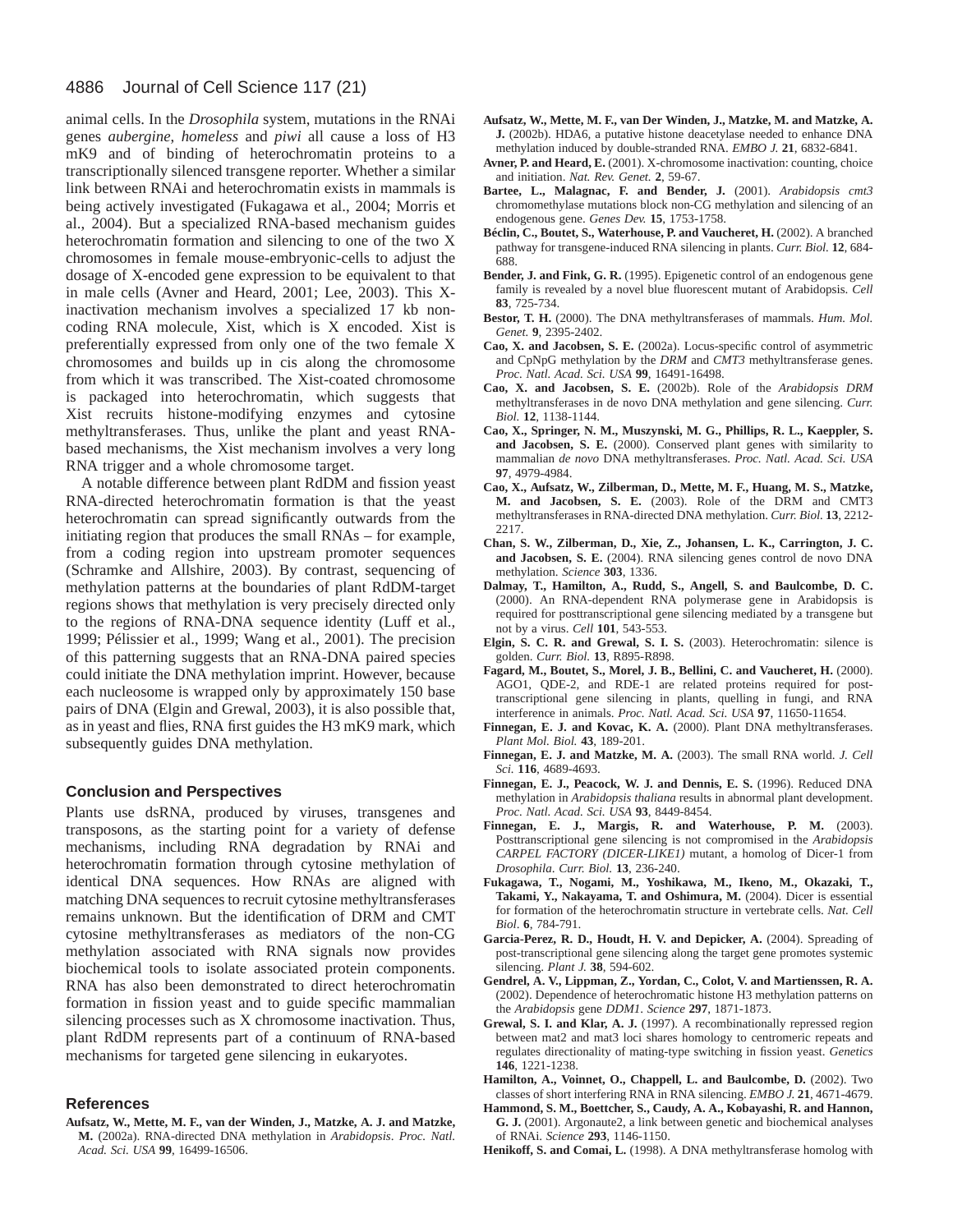a chromodomain exists in multiple polymorphic forms in Arabidopsis. *Genetics* **149**, 307-318.

- Jackson, J. P., Lindroth, A. M., Cao, X. and Jacobsen, S. E. (2002). Control of CpNpG DNA methylation by the KRYPTONITE histone H3 methyltransferase. *Nature* **416**, 556-560.
- **Jeddeloh, J. A., Bender, J. and Richards, E. J.** (1998). The DNA methylation locus *DDM1* is required for maintenance of gene silencing in *Arabidopsis*. *Genes Dev.* **12**, 1714-1725.
- **Jenuwein, T. and Allis, C. D.** (2001). Translating the histone code. *Science* **293**, 1074-1080.
- **Jones, A. L., Thomas, C. L. and Maule, A. J.** (1998). *De novo* methylation and co-suppression induced by a cytoplasmically replicating plant RNA virus. *EMBO J.* **17**, 6385-6393.
- **Jones, L., Hamilton, A. J., Voinnet, O., Thomas, C. L., Maule, A. J. and Baulcombe, D. C.** (1999). RNA-DNA interactions and DNA methylation in post-transcriptional gene silencing. *Plant Cell* **11**, 2291-2301.
- Jones, L., Ratcliff, F. and Baulcombe, D. C. (2001). RNA-directed transcriptional gene silencing in plants can be inherited independently of the RNA trigger and requires Met1 for maintenance. *Curr. Biol.* **11**, 747-757.
- **Kankel, M. W., Ramsey, D. E., Stokes, T. L., Flowers, S. K., Haag, J. R., Jeddeloh, J. A., Riddle, N. C., Verbsky, M. L. and Richards, E. J.** (2003). Arabidopsis *MET1* cytosine methyltransferase mutants. *Genetics* **163**, 1109- 1122.
- **Kasschau, K. D., Xie, Z., Allen, E., Llave, C., Chapman, E. J., Krizan, K. A. and Carrington, J. C.** (2003). P1/HC-Pro, a viral suppressor of RNA silencing, interferes with *Arabidopsis* development and miRNA function. *Dev. Cell* **4**, 205-217.
- **Kato, M., Miura, A., Bender, J., Jacobsen, S. E. and Kakutani, T.** (2003). Role of CG and non-CG methylation in immobilization of transposons in *Arabidopsis*. *Curr. Biol.* **13**, 421-426.
- **Kidner, C. A. and Martiensen, R. A.** (2004). Spatially restricted microRNA directs leaf polarity through ARGONAUTE1. *Nature* **428**, 81-84.
- Lachner, M., O'Sullivan, R. J. and Jenuwein, T. (2003). An epigenetic road map for histone lysine methylation. *J. Cell Sci.* **116**, 2117-2124.
- **Lee, J. T.** (2003). Molecular links between X-inactivation and autosomal imprinting: X-inactivation as a driving force for the evolution of imprinting? *Curr. Biol.* **13**, R242-R254.
- **Lehnertz, B., Ueda, Y., Derijck, A. A., Braunschweig, U., Perez-Burgos, L., Kubicek, S., Chen, T., Li, E., Jenuwein, T. and Peters, A. H.** (2003). *Suv39h*-mediated histone H3 lysine 9 methylation directs DNA methylation to major satellite repeats at pericentric heterochromatin. *Curr. Biol.* **13**, 1192-1200.
- **Lindroth, A. M., Cao, X., Jackson, J. P., Zilberman, D., McCallum, C. M.,** Henikoff, S. and Jacobsen, S. E. (2001). Requirement of *CHROMOMETHYLASE3* for maintenance of CpXpG methylation. *Science* **292**, 2077-2080.
- **Lippman, Z., May, B., Yordan, C., Singer, T. and Martienssen, R.** (2003). Distinct mechanisms determine transposon inheritance and methylation via small interfering RNA and histone modification. *PLoS Biol.* **1**, E67.
- **Liu, J., Carmell, M. A., Rivas, F. V., Marsden, C. G., Thomson, J. M., Song, J. J., Hammond, S. M., Joshua-Tor, L. and Hannon, G. J.** (2004). Argonaute2 is the catalytic engine of mammalian RNAi. *Science* **305**, 1437- 1441.
- **Llave, C., Kasschau, K. D., Rector, M. A. and Carrington, J. C.** (2002). Endogenous and silencing-associated small RNAs in plants. *Plant Cell* **14**, 1605-1619.
- Luff, B., Pawlowski, L. and Bender, J. (1999). An inverted repeat triggers cytosine methylation of identical sequences in *Arabidopsis*. *Mol. Cell* **3**, 505-511.
- **Malagnac, F., Bartee, L. and Bender, J.** (2002). An *Arabidopsis* SET domain protein required for maintenance but not establishment of DNA methylation. *EMBO J.* **21**, 6842-6852.
- **Maloisel, L. and Rossignol, J. L.** (1998). Suppression of crossing-over by DNA methylation in *Ascobolus*. *Genes Dev.* **12**, 1381-1389.
- **Martienssen, R. A.** (2003). Maintenance of heterochromatin by RNA interference of tandem repeats. *Nat. Genet.* **35**, 213-214.
- **Melquist, S. and Bender, J.** (2003). Transcription from an upstream promoter controls methylation signaling from an inverted repeat of endogenous genes in *Arabidopsis*. *Genes Dev.* **17**, 2036-2047.
- **Melquist, S. and Bender, J.** (2004). An internal rearrangement in an Arabidopsis inverted repeat locus impairs DNA methylation triggered by the locus. *Genetics* **166**, 437-448.
- **Melquist, S., Luff, B. and Bender, J.** (1999). Arabidopsis *PAI* gene arrangements, cytosine methylation and expression. *Genetics* **153**, 401-413.
- **Mette, M. F., Aufsatz, W., van der Winden, J., Matzke, M. A. and Matzke, A. J.** (2000). Transcriptional silencing and promoter methylation triggered by double-stranded RNA. *EMBO J.* **19**, 5194-5201.
- **Miura, A., Yonebayashi, S., Watanabe, K., Toyama, T., Shimada, H. and Kakutani, T.** (2001). Mobilization of transposons by a mutation abolishing full DNA methylation in *Arabidopsis*. *Nature* **411**, 212-214.
- **Morel, J. B., Mourrain, P., Béclin, C. and Vaucheret, H.** (2000). DNA methylation and chromatin structure affect transcriptional and posttranscriptional transgene silencing in Arabidopsis. *Curr. Biol.* **10**, 1591- 1594.
- **Morel, J. B., Godon, C., Mourrain, P., Béclin, C., Boutet, S., Feuerbach, F., Proux, F. and Vaucheret, H.** (2002). Fertile hypomorphic *ARGONAUTE* (*ago1*) mutants impaired in post-transcriptional gene silencing and virus resistance. *Plant Cell* **14**, 629-639.
- **Morris, K. V., Chan, S. W., Jacobsen, S. E. and Looney, D. J.** (2004). Small interfering RNA-induced transcriptional gene silencing in human cells. *Science* **305**, 1289-1292.
- **Mourrain, P., Béclin, C., Elmayan, T., Feuerbach, F., Godon, C., Morel, J. B., Jouette, D., Lacombe, A. M., Nikic, S., Picault, N. et al.** (2000). Arabidopsis *SGS2* and *SGS3* genes are required for posttranscriptional gene silencing and natural virus resistance. *Cell* **101**, 533-542.
- **Pal-Bhadra, M., Leibovitch, B. A., Gandhi, S. G., Rao, M., Bhadra, U., Birchler, J. A. and Elgin, S. C.** (2004). Heterochromatic silencing and HP1 localization in Drosophila are dependent on the RNAi machinery. *Science* **303**, 669-672.
- **Papa, C. M., Springer, N. M., Muszynski, M. G., Meeley, R. and Kaeppler, S. M.** (2001). Maize chromomethylase *Zea methyltransferase2* is required for CpNpG methylation. *Plant Cell* **13**, 1919-1928.
- **Papp, I., Mette, M. F., Aufsatz, W. L. D., Schauer, S. E., Ray, A., van Der Winden, J., Matzke, M. and Matzke, A. J.** (2003). Evidence for nuclear processing of plant micro RNA and short interfering RNA precursors. *Plant Physiol.* **132**, 1382-1390.
- **Park, W., Li, J., Song, R., Messing, J. and Chen, X.** (2002). CARPEL FACTORY, a Dicer homolog, and HEN1, a novel protein, act in microRNA metabolism in *Arabidopsis thaliana*. *Curr. Biol.* **12**, 1484-1495.
- **Pélissier, T., Thalmeir, S., Kempe, D., Sänger, H. L. and Wassenegger, M.** (1999). Heavy *de novo* methylation at symmetrical and non-symmetrical sites is a hallmark of RNA-directed DNA methylation. *Nucleic Acids Res.* **27**, 1625-1634.
- **Peters, A. H., Kubicek, S., Mechtler, K., O'Sullivan, R. J., Derijck, A. A., Perez-Burgos, L., Kohlmaier, A., Opravil, S., Tachibana, M., Shinkai, Y. et al.** (2003). Partitioning and plasticity of repressive histone methylation states in mammalian chromatin. *Mol. Cell* **12**, 1577-1589.
- **Probst, A. V., Fagard, M., Proux, F., Mourrain, P., Boutet, S., Earley, K., Lawrence, R. J., Pikaard, C. S., Murfett, J., Furner, I. et al.** (2004). Arabidopsis histone deacetylase *HDA6* is required for maintenance of transcriptional gene silencing and determines nuclear organization of rDNA repeats. *Plant Cell* **16**, 1021-1034.
- **Reinhart, B. J. and Bartel, D. P.** (2002). Small RNAs correspond to centromere heterochromatic repeats. *Science* **297**, E1831.
- **Reinhart, B. J., Weinstein, E. G., Rhoades, M. W., Bartel, B. and Bartel, D. P.** (2002). MicroRNAs in plants. *Genes Dev.* **16**, 1616-1626.
- **Ronemus, M. J., Galbiati, M., Ticknor, C., Chen, J. and Dellaporta, S. L.** (1996). Demethylation-induced developmental pleiotropy in *Arabidopsis*. *Science* **273**, 654-657.
- **Saze, H., Scheid, O. M. and Paszkowski, J.** (2003). Maintenance of CpG methylation is essential for epigenetic inheritance during plant gametogenesis. *Nat. Genet.* **34**, 65-69.
- **Schauer, S. E., Jacobsen, S. E., Meinke, D. W. and Ray, A.** (2002). *DICER-LIKE1*: blind men and elephants in *Arabidopsis* development. *Trends Plant Sci.* **7**, 487-491.
- Schramke, V. and Allshire, R. (2003). Hairpin RNAs and retrotransposon LTRs effect RNAi and chromatin-based gene silencing. *Science* **301**, 1069- 1074.
- **Schiebel, W., Pélissier, T., Riedel, L., Thalmeir, S., Schiebel, R., Kempe, D., Lottspeich, F., Sänger, H. L. and Wassenegger, M.** (1998). Isolation of an RNA-directed RNA polymerase-specific cDNA clone from tomato. *Plant Cell* **10**, 2087-2101.
- **Sijen, T. and Plasterk, R. H. A.** (2003). Transposon silencing in the *Caenorhabditis elegans* germ line by natural RNAi. *Nature* **426**, 310-314.
- **Sijen, T., Vijn, I., Rebocho, A., van Blokland, R., Roelofs, D., Mol, J. N.** and Kooter, J. M. (2001). Transcriptional and posttranscriptional gene silencing are mechanistically related. *Curr. Biol.* **11**, 436-440.
- **Singer, T., Yordan, C. and Martienssen, R. A.** (2001). Robertson's *Mutator*